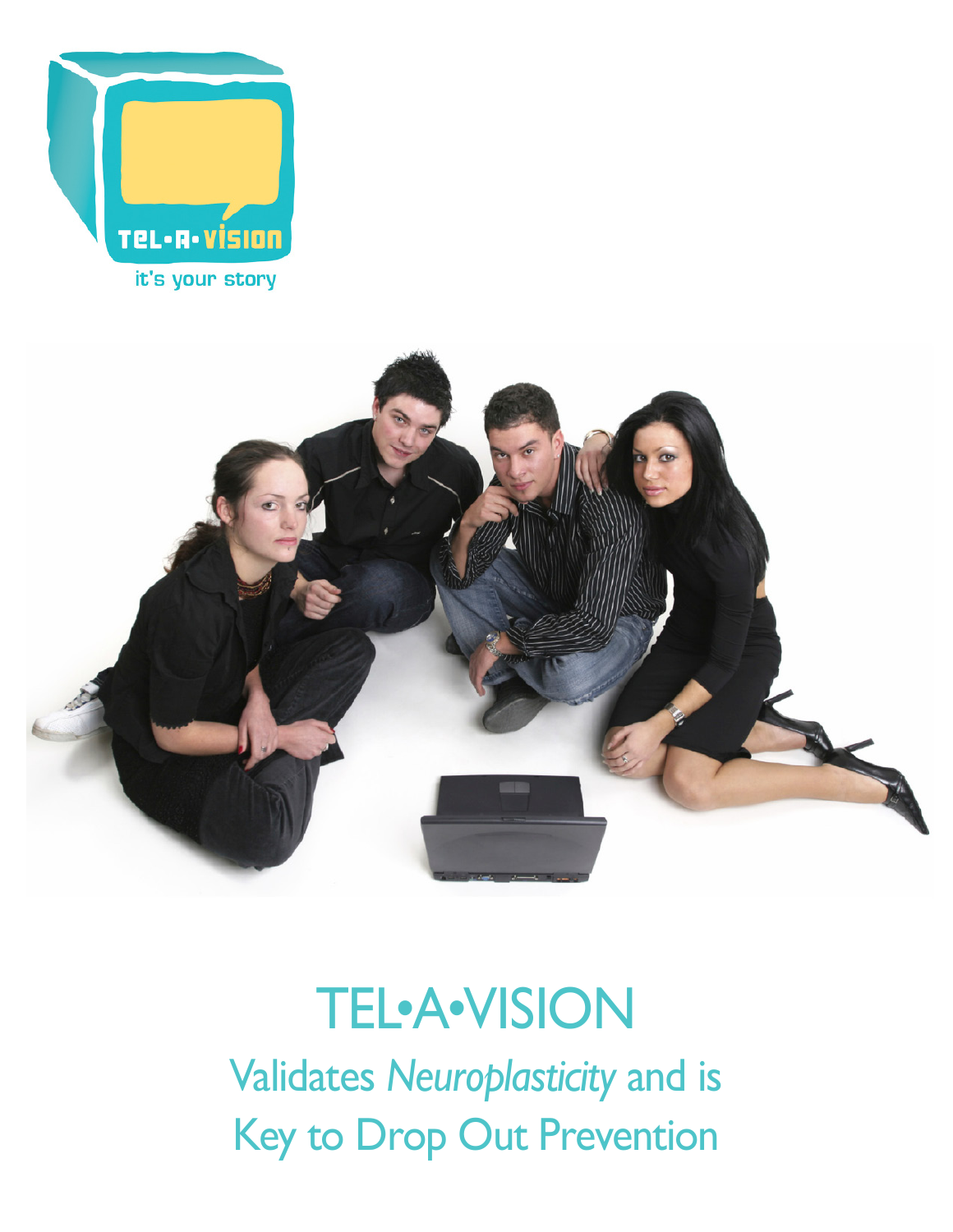

# TEL•A•VISION Validates *Neuroplasticity* and is Key to Drop Out Prevention



Written by Dr. Christy Chambers Former Superintendent of Special Education McHenry County, Illinois

TEL•A•VISION 3070 Lake Elmo Avenue • Lake Elmo, Minnesota 55042 Phone: 612-293-9549 Email: Info@television.tv • Internet: www.telavision.tv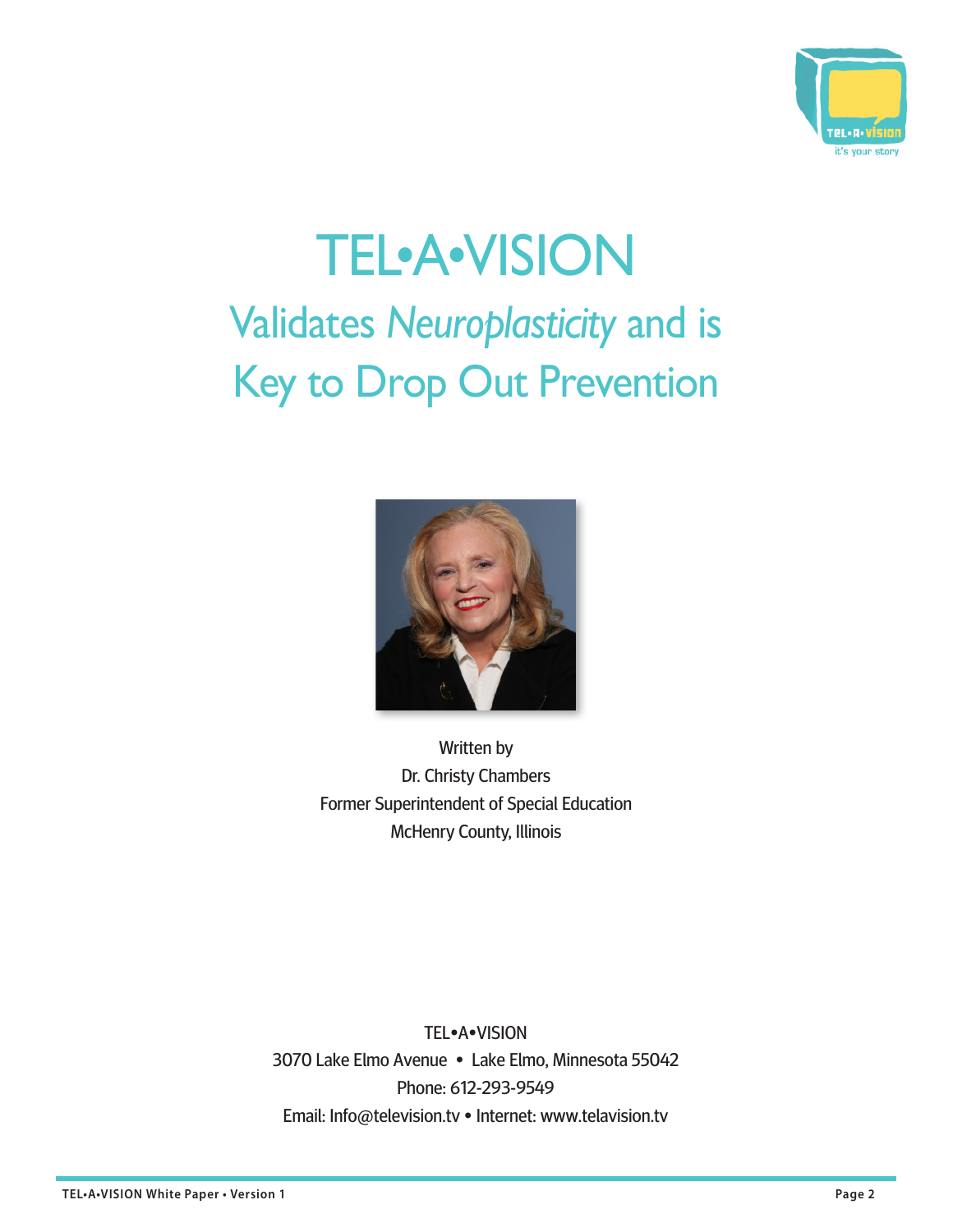## **TEL.A.VISION Brings Hope to Students and Decreases Dropouts**

## **Introduction**

Every day in the United States, 7,000 students drop out of school.

Our nation's youth are dropping out of school at this alarming rate because they have a lack of hope and do not see the relevance of the curriculum to their futures. It is important that we realize the impact on society of our youth with no hope who are dropping out of school. It is our responsibility to seek interventions and programs that teachers may use with special and general education students to express their visions to realize the future of their dreams.

The United States has now slipped to 10th place in the world in high school completion with roughly one–third of the students who enter the ninth grade failing to complete high school within four years. So, why are students dropping out of school at such an alarming rate? The Silent Epidemic report noted these student responses: 47% stated that classes were not interesting, 43% missed too many days and believed that they could not catch up, 42% reported they spent time with people who were not interested in school, 38% believed they had too much freedom and not enough rules, and 35% dropped out because they were failing in school. Further, 69% of those surveyed indicated they did not feel motivated. Respondents consistently noted that school did not seem relevant resulting in a loss of interest and motivation. (1) A 2006 poll of at-risk California 9th and 10th graders found that six in 10 respondents were not motivated to succeed in school. More than 90 percent said they would be more engaged in their education if classes helped them acquire skills and knowledge relevant to future careers. (2)

Unless high schools are able to graduate their students at higher rates than the 68 to 70 percent that they currently do, more than 12 million students will drop out during the course of the next decade. The result long term will be a loss to the nation of \$3 trillion, and as you can imagine, even more in terms of the quality of life for those dropouts."— Senator Mike Enzi (R-WY), March 7, 2007.

The large numbers of students who are dropping out of high school each year present more than just an educational challenge. Not completing high school results in increased costs for the individual, and for the country as a whole. Most directly, those who fail to complete high school are less likely to be employed and earn less over a lifetime. The average annual income for a high school dropout in 2004 was \$16,485, and the average annual income for a high school graduate was \$26,156. This results in a loss of \$260,000 in lifetime earnings for an individual who fails to complete high school. High school graduates also have an increased life expectancy, and are less likely to need public assistance. (3) Those who graduate from high school live more than nine years longer than high school dropouts due to factors that include improvement in cognitive ability and decisionmaking, income, occupational safety and access to health insurance. (4) Recent research found that many of today's students believe that they will die young and therefore take risks because of a feeling of hopelessness.

The U.S. economy and society also suffer. Annual losses to the U.S. economy exceed \$50 billion in federal and state income taxes for all 23 million U.S. high school dropouts age 18–67.The Alliance for Excellent Education estimates that, at current dropout rates, the U.S. economy could lose more than \$3 trillion during the next decade. Increasing high school graduation rates would not only help put more individuals on the path to success, but would also ensure a stronger American economy. High school graduates are more likely to raise healthier, better-educated children, and are less likely to be teen parents. Society reaps the rewards of increased graduation rates as high school graduates are also less likely to commit crimes and more likely to engage in civic activity, including voting and volunteering. Increasing the male graduation rate by only 5 percent would result in \$4.9 billion in crime-related costs savings annually. (5)

When young people drop out of the educational system, the likely result is that they drop in to other systems such as the criminal justice and welfare systems. Research shows

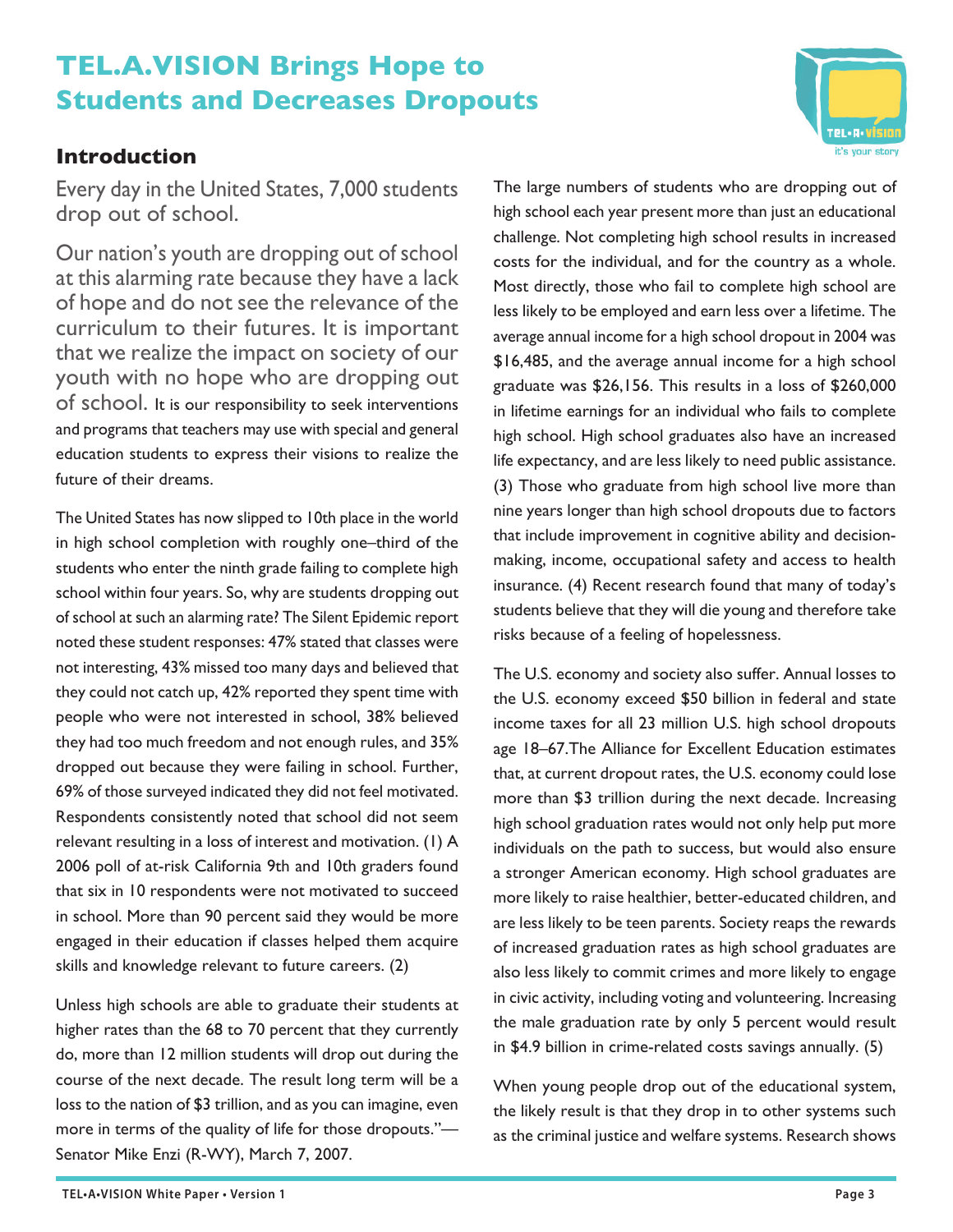that dropouts are more likely to be "unemployed, living in poverty, receiving public assistance, in prison, unhealthy, divorced, and ultimately single parents with children who drop out from high school themselves."(6). About 75 percent of state prison inmates, almost 59 percent of federal inmates, and 69 percent of jail inmates did not complete high school. (7)

## **Needs of the Field**

Students must have hope for their future. Hope in the future significantly predicted dropout versus graduate status. (8) Nearly 15 percent of teenagers said they have a 50-50 chance -- or less -- of living to the age of 35. Teenagers who are most pessimistic are most likely to put themselves in danger. They may take risks because they feel hopeless and do not believe they will have a future. (9). Students need support from parents, school, and the community to build their ideas for the future. (10) To instill hope in our students, youth must be empowered to be self determined and taught self-advocacy skills. (11, 12) It is up to educators to ensure that the curriculum is relevant and that students see the connection between their hope and vision for the future and the course of study. This connection ensures that students are motivated to achieve in school and graduate. (13, 14)

The ability to self-advocate is important for all students to be successful at all stages of their lives. Self-advocacy is understanding ones own strengths and needs, establishing personal goals, being knowledgeable of rights and responsibilities and communicating this to others. Students need practice, supports and tools to create this life vision and then to communicate the vision effectively to all those interested and concerned with their well-being and their future. When a student can advocate for themselves with an understanding of their strengths and needs, the more prepared for life he/she will be. (15) All students must both understand their strengths and needs and be able to communicate them and advocate for what they need to be successful. Self-determination means that the student

determines his/her vision of the future, and communicates this vision to others including parents and educators and embodies the right of all people to determine their own economic, social, and cultural development and includes the right to influence one's own future. It takes a combination of skills, knowledge and beliefs to engage in goal-directed, self-regulated, autonomous behavior. An understanding of one's strengths and limitations, together with a belief in one's self as capable and effective are essential. (16)

Educators must motivate students and establish the relevancy of schoolwork if they are to meet accountability standards of increased student achievement. Students are less likely to drop out of high schools where relationships between teachers and students are positive. (17)

Beginning with the passage of the first federal special education mandate, the Education of All Handicapped Children's Act of 1975, the focus in special education was on access to the general education program, curriculum, schedule, and extracurricular programs. (18) In 2001 with the Reauthorization of the Elementary and Secondary Education Act, Congress increased the emphasis on accountability and achievement of each student including students with disabilities, students in poverty, students learning the English language, and students at risk and struggling to learn by looking at the academic achievement of subgroups of historically underperforming students. (19) With the passage of the Individuals with Disabilities Education Act of 2004, the emphasis shifted from access to accountability and achievement. Access to the general education curriculum was established as a basic right. Teachers, Principals, Superintendents and Administrators of special programs are held accountable for the achievement of all students and continually seek strategies to increase graduation rates and student achievement. (20) One way to ensure that the curriculum is relevant and engaging is to begin with asking the student to define their hopes and dreams of the future. Students appear more likely to stay in school if they connect to a pathway of acceptance and success that meets their interests. (21). Dropout rates decrease with the implementation of individual, more personalized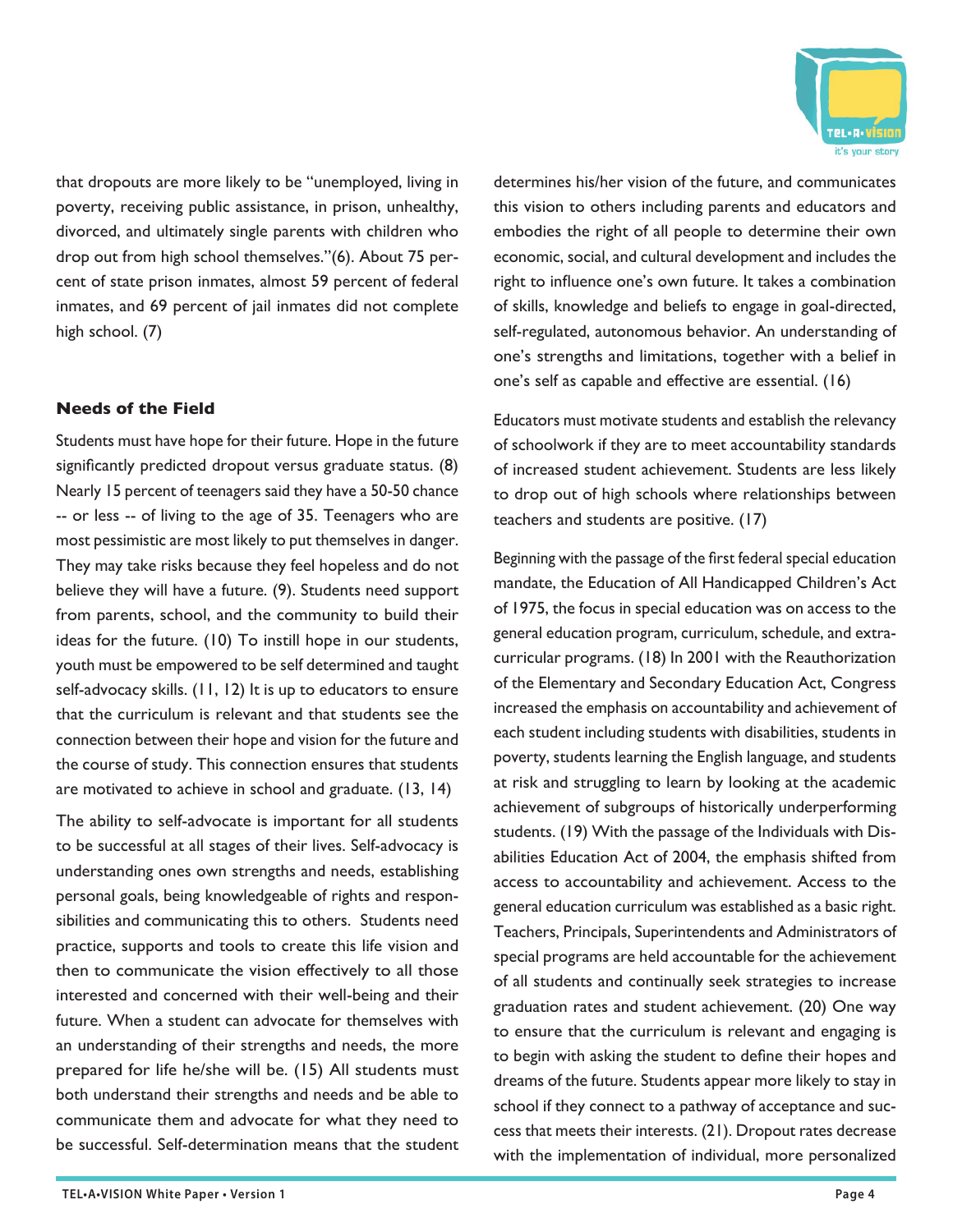

interventions from educators and other caring adults who provide more social and emotional support for learning. These include helping students understand the necessity of a solid education for their future employment opportunities, assisting them to set and accomplish educational goals, and planning their transitions for the future (22)

To summarize the needs of the field, consideration is given to the needs of both students and educators. Students need hope and a relevant curriculum to sustain motivation to stay in school. Self-determined goals based on strengths must be identified. Once students have a vision with hope for a positive future, students must advocate for what they need to realize their dreams. A relevant curriculum must be provided to connect learning with student visions and goals. Ultimately educators must develop positive relationships with students and provide effective strategies to instill hope in their students and motivate them to stay in school.

## **Research Base**

Students in the United States need support from parents, school, and the community to build their energy and ideas for the future. Hopeful students see the future as better than the present, and believe they have the power to make it so. They are able to develop many strategies to reach goals and plan contingencies in the event that they are faced with problems along the way. As such, obstacles are viewed as challenges to overcome and are bypassed by garnering support and/or implementing alternative pathways. Perceiving the likelihood of good outcomes, these students focus on success and, therefore, experience greater positive affect and less distress. (23) Hope in the future significantly predicts dropout versus graduate status for At Risk learners. Learners who feel positive about their futures are less likely to drop out (24). TEL•A•VISION will decrease the number of special education and at risk dropouts by giving students a tool to create a new way of thinking positively about their futures, giving them more hope and more social and emotional support.

The discovery of "neuroplasticity," that thoughts can rewire the brain, demonstrates the need to promote positive thoughts and eliminate negative thinking. When achieving a goal is visualized, it makes the brain believe attaining that goal is possible. Scientific research shows the human brain cannot tell the difference between thought and reality, or more accurately, what one thinks is real versus what is actually real. At the base of the human brain stem, in between the medulla oblongata and the mesencephalon, there is a small finger-sized control center called the reticular activating system (RAS) that sorts and evaluates incoming data. The RAS is the automatic mechanism inside the brain that brings relevant information to attention. It is like a filter between the conscious and subconscious mind. Vision videos serve to program the RAS to tune into external stimuli that can help people move closer toward their goals. By viewing the vision video repeatedly, it programs the RAS to pay attention to certain things in one's environment that relate to their goal or vision. This selective attention filter makes people aware of daily occurrences that can help them achieve their goals. (25)

The element of imagery engages the limbic 'emotional' brain, linking goal achievement with positive emotion and increasing achievement motivation. TEL.A.VISION directs, focuses and ensures that students are thinking positive thoughts and paying close attention to their dreams as they craft their story and a vision of a future all their own. The process of sharing the TEL.A.VISION video enhances parent-child bonding, provides educator insight into students' goals, passions and strengths; encourages student/teacher bonding and communication; builds community in the classroom and boosts self-esteem.

There are multiple applications of TEL.A.VISION. For all students, TEL.A.VISION videos are created to share a life vision of who they want to be and what they want to do in the future and can also be an annual vision of a coming school year to support a personalized learning plan for individual students. Dropout rates decrease with the implementation of individual, more personalized interventions from educators and other caring adults who provide more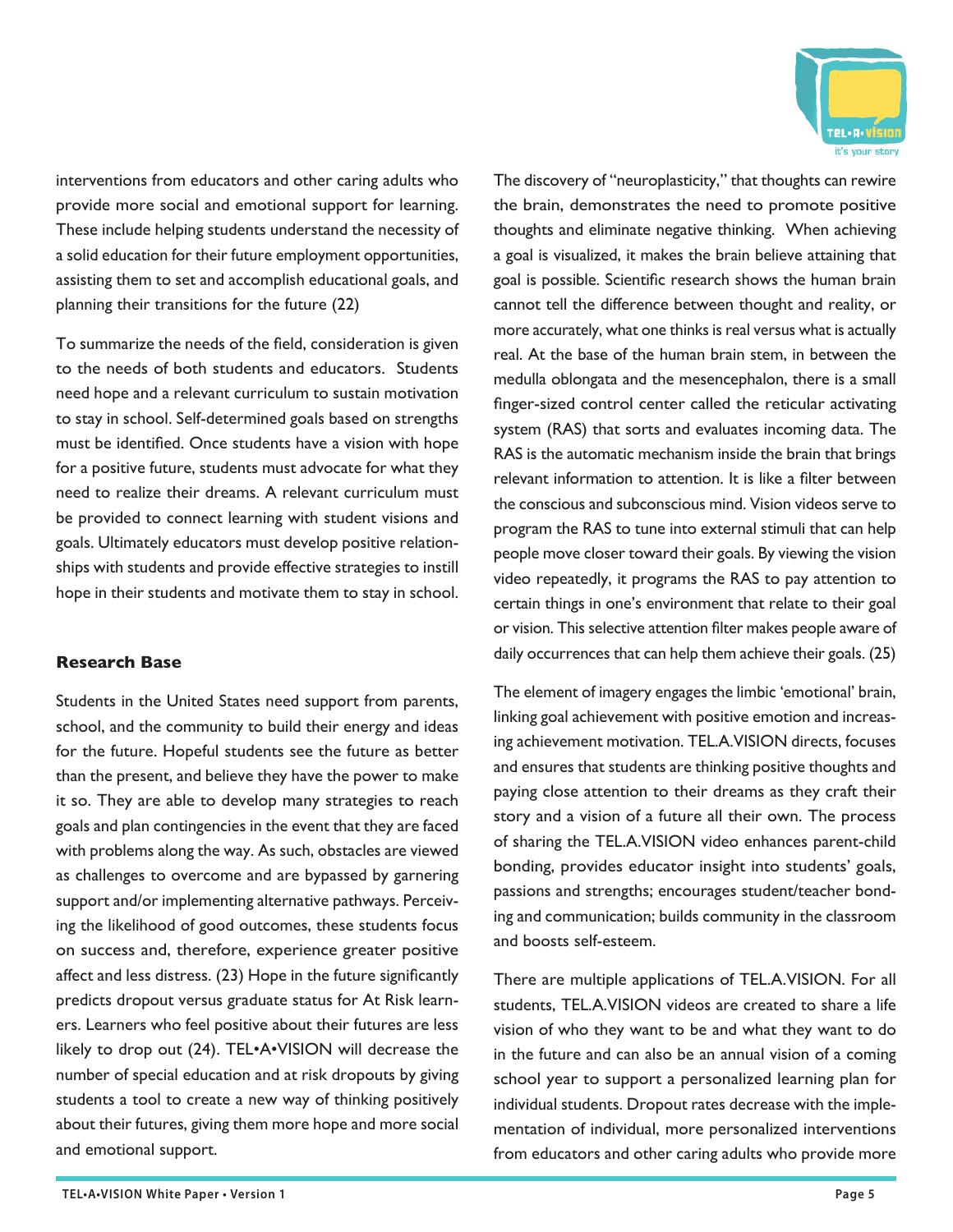

social and emotional support for learning. These interventions include helping students understand the necessity of a solid education for their future employment opportunities, assisting them to set and accomplish educational goals, and planning their transitions for the future (26). Groups of students create topical visions for their schools, communities and their country. TEL.A.VISION "Vision for America" have been created by groups of students describing their vision for making their country a better place. For special education and at risk students in particular, TEL.A.VISION videos may be a part of the annual review and transition processes where students plan for the coming school year and anticipated transitions by envisioning a positive experience and achieving their individual goals. These processes provide the opportunity for students to create a vision video that describes their education, career and life goals and the parent, student and educator team then develops the objectives and activities to realize these goals.

## **TEL.A.VISION's design and intent to meet needs of field**

Through the development of a life vision video, self-advocacy skills are developed and enhanced as students understand and learn to articulate strengths, needs and preferences. The students begin by examining their personal self-determined goals, priorities and dreams. The units and lessons are designed to sequentially support students in determining their dreams, setting goals and then visioning themselves successfully achieving these goals. The vision video starts with self-determination. Students gain hope for their futures as they recognize their strengths and vision themselves being successful in the future. Through the process of creating and sharing a dream video, students identify their goals and not only communicate them, but also advocate for them with teachers and parents. This process fosters the development of self-advocacy skills and motivates students to strive for a future that they might not otherwise have seen as achievable.

The June/July 2009 District Administration, a publication of Professional Media Group, summarizes TEL.A.VISION as Vision Videos that empower students. TEL.A.VISION is described as a new web-based tool that inspires young people to dream the possible dream. The value of TEL.A.VISION is connected with President Obama's March 19h address to the US Hispanic Chamber of Commerce when he quoted California students whose high school class recently made a video titled, "Is Anybody Listening?" There are steps before young people can be heard, steps that involve inspiring students to define and pursue their passions. TEL.A.VISION is a vehicle for educators to enable students to identify their dreams and take those steps to being heard. (27)

## *The following testimonials represent opinions by teachers, administrators and business representatives who have experienced TEL.A.VISION.*

Dustin Madden, a teacher at Bartlett High School in Alaska, teaches Alaska Native students in a culturally responsive way. He learned how to use TEL.A.VISION to help students clarify their personal goals. He believed that students in his Transitions class would benefit by creating a TEL.A.VISION that encouraged them to reflect on how they want to live their lives. This Transitions class is designed to help the Alaska Native / American Indian students that are currently going through a "transition" in their lives. Many of these students felt uprooted. Madden reported the one of the benefits of the TEL.A.VISION software application was the built-in tutorials, large number of stock photos, music, and video effects, allowing students to focus more on their vision for their future.

"Where you're looking is where you're going. We all know it's easier to make something happen when you can see it. TEL.A.VISION provides a great new tool for students entering a critical period of life to tell their story – to themselves and others." ~Tim Showalter-Loch, manager, Best Buy Community Relations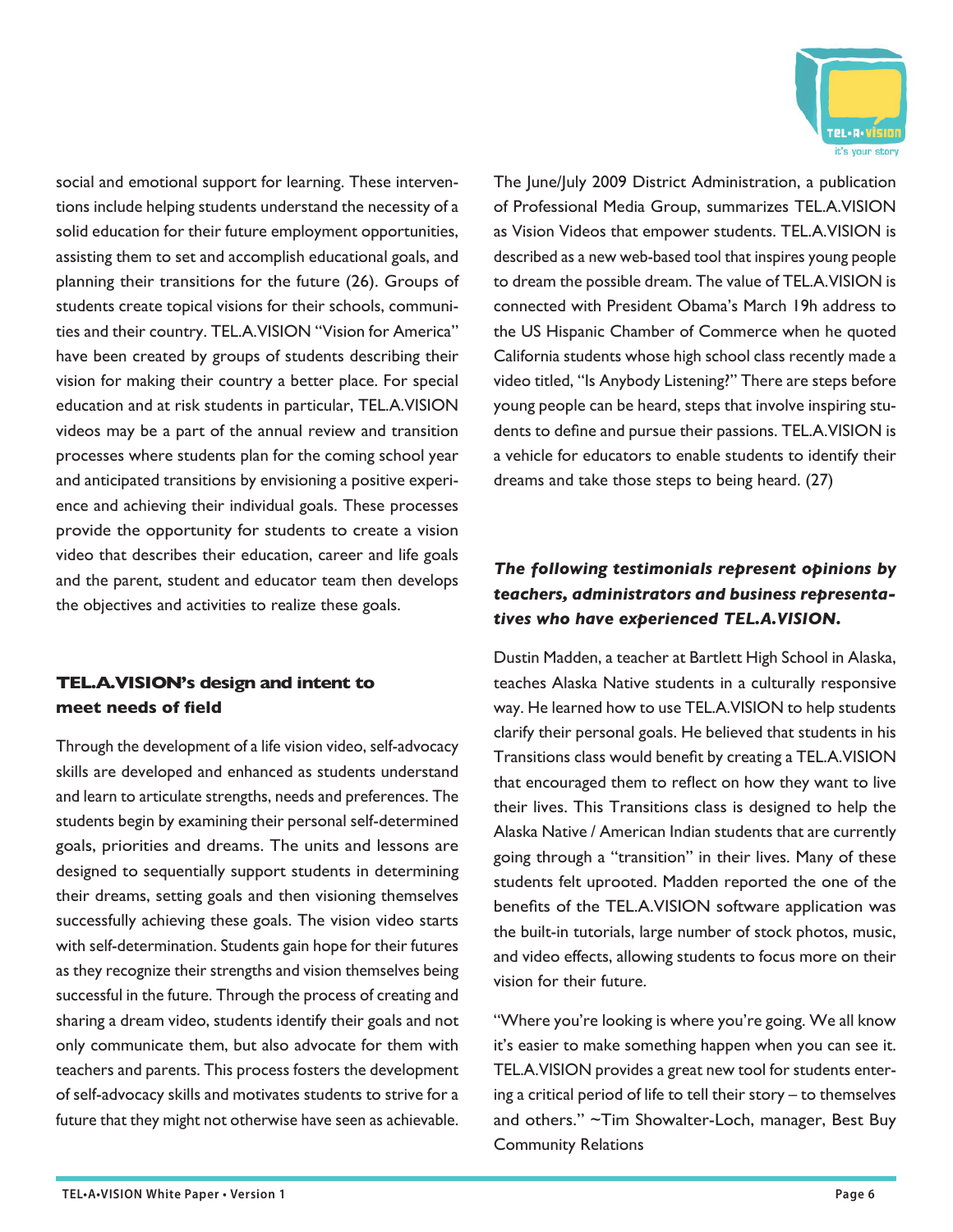

"Our current culture is filled with negativity, cynicism and hopelessness. Our young people are the vulnerable recipients. We know from our work in positive youth and community development that it is not only possible to bring hope into the mix; it is a key to sustainable change. We believe TEL.A.VISION and the empowering process of creating visions of hope for the future will be widely embraced." ~Dr. Peter Benson, CEO and president, Search Institute

"The TEL.A.VISION project was a great motivator and a huge success for our students. This program was very user friendly, and from a tech coordinator's seat, that is a huge benefit. This program played a key part in helping our 7th graders view themselves in the larger "global community" that they live. Thanks for helping give our kids a vision!" ~Matt Howe, junior high technology coordinator, Stillwater, Minn.

"Not often do dreams and reality collide in the 5th grade, but last year they did. Each child who created a Vision Video felt empowered to reign-in their future while focusing on the steps they need to take to get there." ~Andy Fields, elementary school principal, Lake Elmo, Minn.

## **Conclusion**

Having a vision of the future helps students to see the relevance of their schoolwork and sharing these visions with teachers helps teachers ensure that the curriculum is geared to support students in realizing their dreams. When students have hope, are engaged in the curriculum and enjoy positive relationships with teachers and others, they are more likely to stay in school and achieve their dreams. According to cognitive-behavioral psychology, stating goals as positive affirmations promotes the elimination of negative 'self-talk', increases achievement motivation and self-esteem, and establishes new habits of constructive goal-oriented behavior. TEL.A.VISION directs, focuses and ensures students are thinking positive thoughts and paying close attention to their dreams as they craft their story and a vision of a future all their own. The combination of imagery, positive affirmations and personally meaningful music catalyzes a

"whole-brained" response that encourages goal-directed behavior and achievement.

#### **Potential return on investment**

If one student is saved from dropping out of school by creating a TEL.A.VISION video, not only that student and his/ her family benefit, but also society reaps the benefits of a productive citizen. The return on investment can only begin to be measured by the costs of dropping out of school, estimated at a loss in state and federal taxes of approximately \$2174 per dropout per year. For a small investment, one that easily pays for itself in the first year, teachers have use of a tool to motivate and engage students in curriculum that is relevant and aligned with life visions of their students.

## **Background**

TEL.A.VISION was founded by George Johnson, former special education teacher, social entrepreneur and co-founder of Entrevis, a company that coaches people to help make their dreams come true. Frustrated by so much negative imagery in the world, primarily on television, Johnson created TEL.A.VISION as a way to give kids a voice and a platform to share their stories and dreams.

## **For more information**

For more information, or to create and share a vision for a better world, visit www.telavision.tv

George Johnson TEL.A.VISION Founder and Ringmaster 612-293-9549 3070 Lake Elmo Avenue Lake Elmo MN, 55042 george@telavision.tv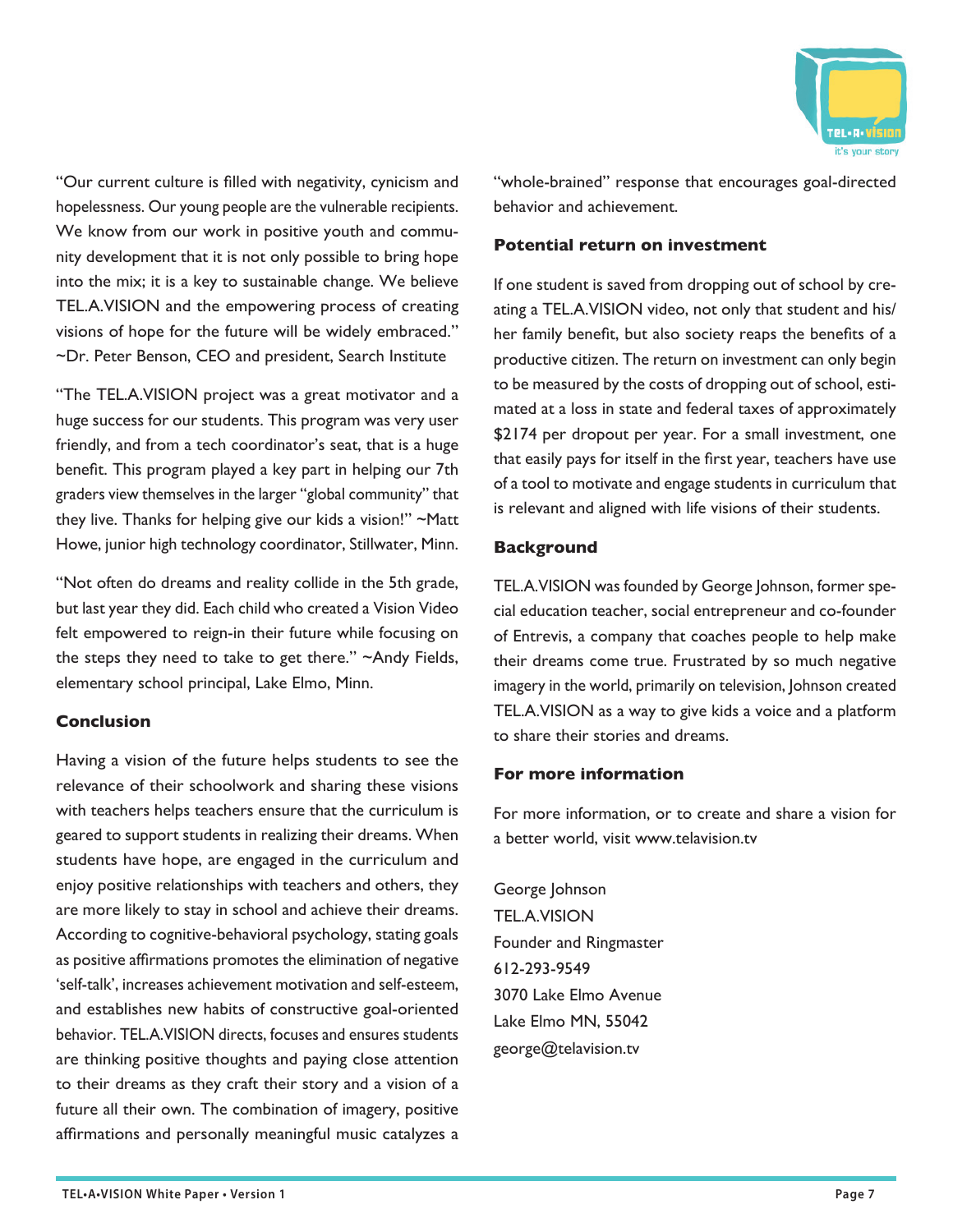

## **References**

1 Bridgeland, John, John DiIulio Jr., and Karen Burke Morison, The Silent Epidemic (Washington, DC: Civic Enterprises, LLC, 2006), 2.

2 Peter D. Hart Research Associates, Inc., "Report Findings Based on a Survey among California Ninth and Tenth Graders," April 2006.

3 Levin, Henry, "The Social Costs of Inadequate Education" (summary of Columbia University Teachers College symposium on the social costs of inadequate education, New York, October 24–26, 2005)

4 Association for Career and Technical Education, Career and Technical Education's Role in Dropout Prevention and Recovery, Issue Brief, June, 2007, Alexandria VA

5 Alliance for Excellent Education, Saving Futures, Saving Dollars: The Impact of Education on Crime Reduction and Earnings (Washington, DC: Alliance for Excellent Education, 2006).

6 Bridgeland, John, John DiIulio Jr., and Karen Burke Morison, The Silent Epidemic

7 Alliance for Excellent Education, Saving Futures, Saving Dollars: The Impact of Education on Crime Reduction and Earnings

8 Worrell, Frank. C., & Hale, Robert. L. (2001). The relationship of hope in the future and perceived school climate to school completion. School Psychology Quarterly. 16(4) Win 2001, 370-388.

9 University of Minnesota, "Health Status and Behavioral Outcomes for Youth Who Anticipate a High Likelihood of Early Death," Pediatrics, July 2009.

10 Lopez, Shane J., Hope Academic Success and the Gallup Student Poll, 2009

11 Council for Exceptional Children, What Every Special Educator Must Know: Ethics, Standards and Guidelines, 6th Edition, 2009.

12 Division for Career Development and Transition, "Self-determination for Persons with Disabilities: A Position Statement by the Division for Career Development and Transition", 1998.

13 Bill and Melinda Gates Foundation, "The 3Rs Solution," www.gatesfoundation.org/UnitedStates/Education/RelatedInfo/3Rs\_ Solution.htm.

14 Yazzie-Mintz, Ethan, Voices of Students on Engagement: A Report on the 2006 High School Survey of Student Engagement (Bloomington, IN: Center for Evaluation and Education Policy, Indiana University, 2007).

15 Council for Exceptional Children, What Every Special Educator Must Know: Ethics, Standards and Guidelines.

16 Division for Career Development and Transition, "Self-determination for Persons with Disabilities".